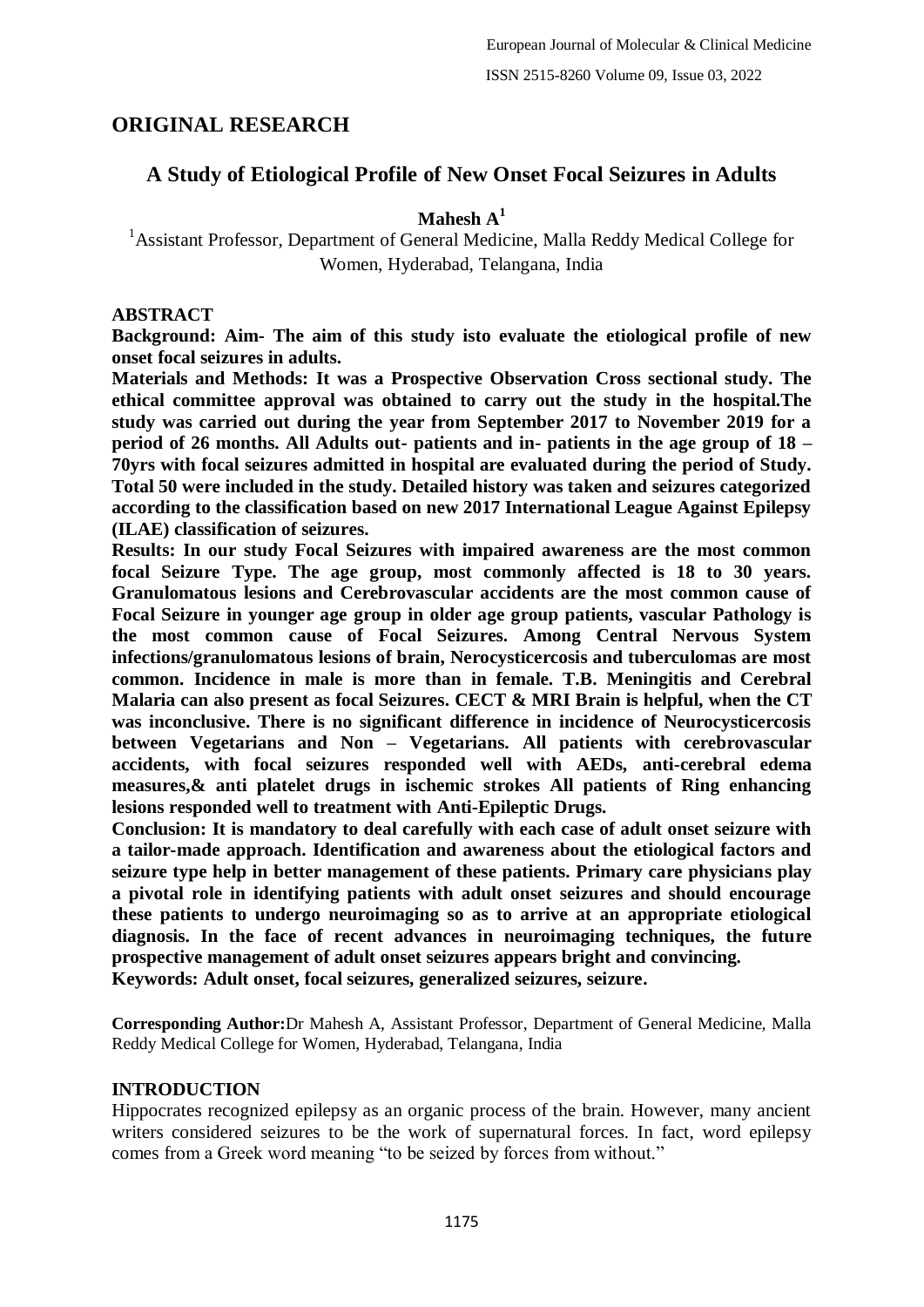J.H. Jackson gave direction to the understanding of epilepsy1 in the late 19th century by fully analyzing individual cases. From his observations, Jackson formulated the modern definition of epilepsy; "an occasional, excessive and disorderly discharge of nervous tissue." Jackson further concluded: this discharges occurs in all degree; it occurs with all sorts of conditions of ill health at the ages, and under innumerable circumstances. His emphasis on the clinical description of a seizure, beginning with the mode of onset, led to the concept of focal epilepsy with subsequent spread of discharging cells. Epilepsy is a complex symptom caused by a variety of pathologic processes in the brain. It is characterized by occasional (paroxysmal), excessive, and disorderly discharging of neurons, which can be detected by clinical manifestations, electroencephalographic (EEG) recording or both. Paroxysmal discharges of neurons occur when the threshold for firing of the neuronal membranes is reduced beyond the capability of intrinsic membrane – threshold-stabilizing mechanisms to prevent firing. The attack may be localized and remain restricted in its focus, or it can spread to other areas of the brain. When the size of the discharging area is sufficient, a clinical seizureoccurs; otherwise, it may be limited to localized asymptomatic electrical disturbance.

## **Aims and Objectives**

The aim of this study is to evaluate the etiological profile of new onset focal seizures in adults.

## **MATERIALS & METHODS**

**Subjects:** Patients presenting with new onset focal seizures were the study subjects

**Study design:** A Prospective Observation Cross sectional study.

**Ethical Committee approval:** The ethical committee approval was obtained to carry out the study in the hospital.

**Study Setting:**MahatmaGandhiMemorialHospital, Warangal, Telangana (MGMH).

**Study Duration:** September 2017 to November 2019 for a period of 26 months.

**Sample size:** All Adults out- patients and in- patients in the age group of 18 – 70yrs with focal seizures admitted in hospital are evaluated during the period of Study. Total 50 were included in the study.Detailed history was taken and seizures categorized according to the classification based on new 2017 International League Against Epilepsy (ILAE) classification of seizures

Thorough Clinical Examination performed to detect any abnormality in the nervous system and also to screen the systemic disease with special attention to Tuberculosis, CVA and Neurocysticercosis. Diagnosis was verified by Neuroradiological and pathological test and Immunodiagnostic tests.

CT scan was done in all cases at the time of admission to the hospital.

Contrast CT, MRI & EEG were done in evaluating the etiology.

CSF analysis done in patients who presented with fever and neck rigidity and raised ICT signs.

#### **Inclusion Criteria**

Age more than 18yrs and up to 70 yrs patients are included in the study.

Only new onset seizures are included.

Patients with focal seizures are included.

#### **Exclusion Criteria**

Infants and children less than 18yrs and more than 70 yrs age group patients are excluded from the study.

Patients who presented with generalized tonic clonic seizures are excluded.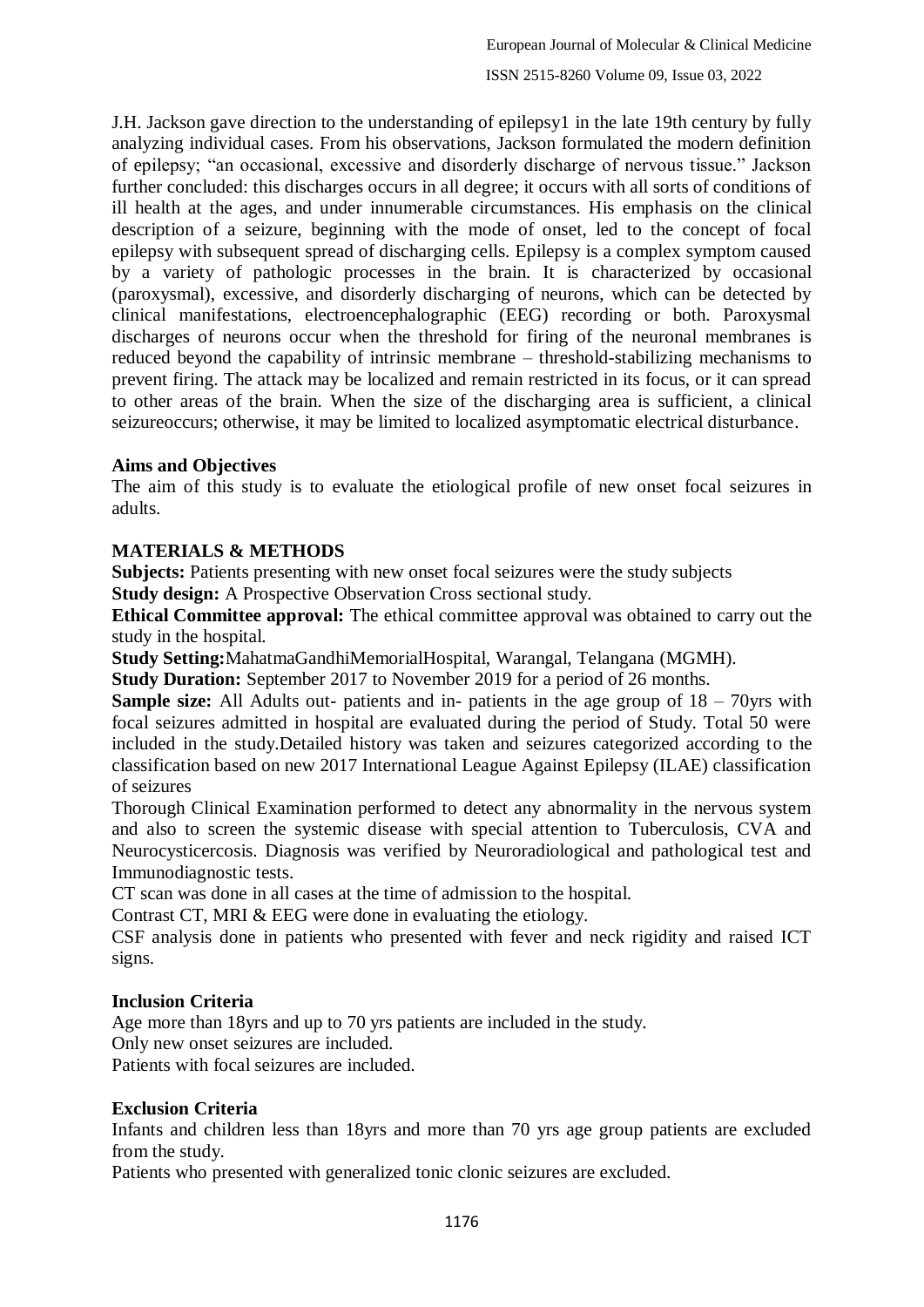## **RESULTS**

Total 50 patients of adult onset focal seizures were studied in age group of 18-70 years.

## **Epidemiology**

## **Age and Sex Distribution**

In the age group of 18-70 yrs maximum cases were seen between 18-30 yrs (48%), 51-60 yrs  $(18\%)$ , 41-50 –  $(18\%)$ , 31-40 yrs– $(14\%)$ , &61-70 yrs -  $(2\%)$ .

# **Epidemiology**

**Age and Sex Distribution**

In the age group of 18-70 yrs maximum cases were seen between 18-30 yrs (48%), 51-60 yrs  $(18\%)$ , 41-50 –  $(18\%)$ , 31-40 yrs– $(14\%)$ , &61-70 yrs -  $(2\%)$ .

## **Table 1: ?**

| Age in yrs | No. of patients | <b>Male</b> | <b>Sex</b> | Female | <b>Percentage</b> |
|------------|-----------------|-------------|------------|--------|-------------------|
| $18 - 30$  | 24              | 18          |            |        | 48.0%             |
| $31 - 40$  |                 |             |            |        | 14.0%             |
| $41 - 50$  |                 |             |            |        | 18.0%             |
| $51 - 60$  |                 |             |            |        | 18.0%             |
| $61 - 70$  |                 |             |            |        | 2.0%              |

## **Table 2: Sex Incidence**

| e Th<br>Patients<br>-01<br>INO. | <b>Male</b> | emale |
|---------------------------------|-------------|-------|
| 50<br>υU                        | $.0\%$      | 26.0% |

#### **Socio Economic Status**

The departments of General Medicine and Neurology in Mahatma Gandhi Memorial hospital are a referral centers for low and middle class in our society. Patients with focal seizures belong to mostly low – middle class. These patients were mainly from neighboring villages of Warangal city. 95% were non vegetarian and 3% were pork eaters.

## **Clinical Features**

90% patients presented within one week of onset of seizures. 18 (36.0%) were focal seizures with intact awareness, 28 (56%) were focal seizures with impaired awareness, 4 (8%) were secondary generalizedseizure

**Table 3: ?** 

| <b>Type of seizures</b>                 | No.      | <b>Sex</b>  | <b>Percentage</b> |       |
|-----------------------------------------|----------|-------------|-------------------|-------|
|                                         | patients | <b>Male</b> | <b>Female</b>     |       |
| FocalseizureswithIntactawareness        | 18       |             |                   | 36.0% |
| Focal seizures with Impair ed awareness | 28       |             |                   | 56%   |
| Secondarilygeneralized                  |          |             |                   | 8%    |

## **Sex incidence**

Seizures were more on right side than left side. One case presented with visual symptoms only. Seizures started mainly from one side of body involving Upper Limb and Lower Limb in 94% of cases. CT scan showing localization to the Parietal lobe in 36.1% cases.

CT scan showing localization to the Parietal lobe in 36.1% cases.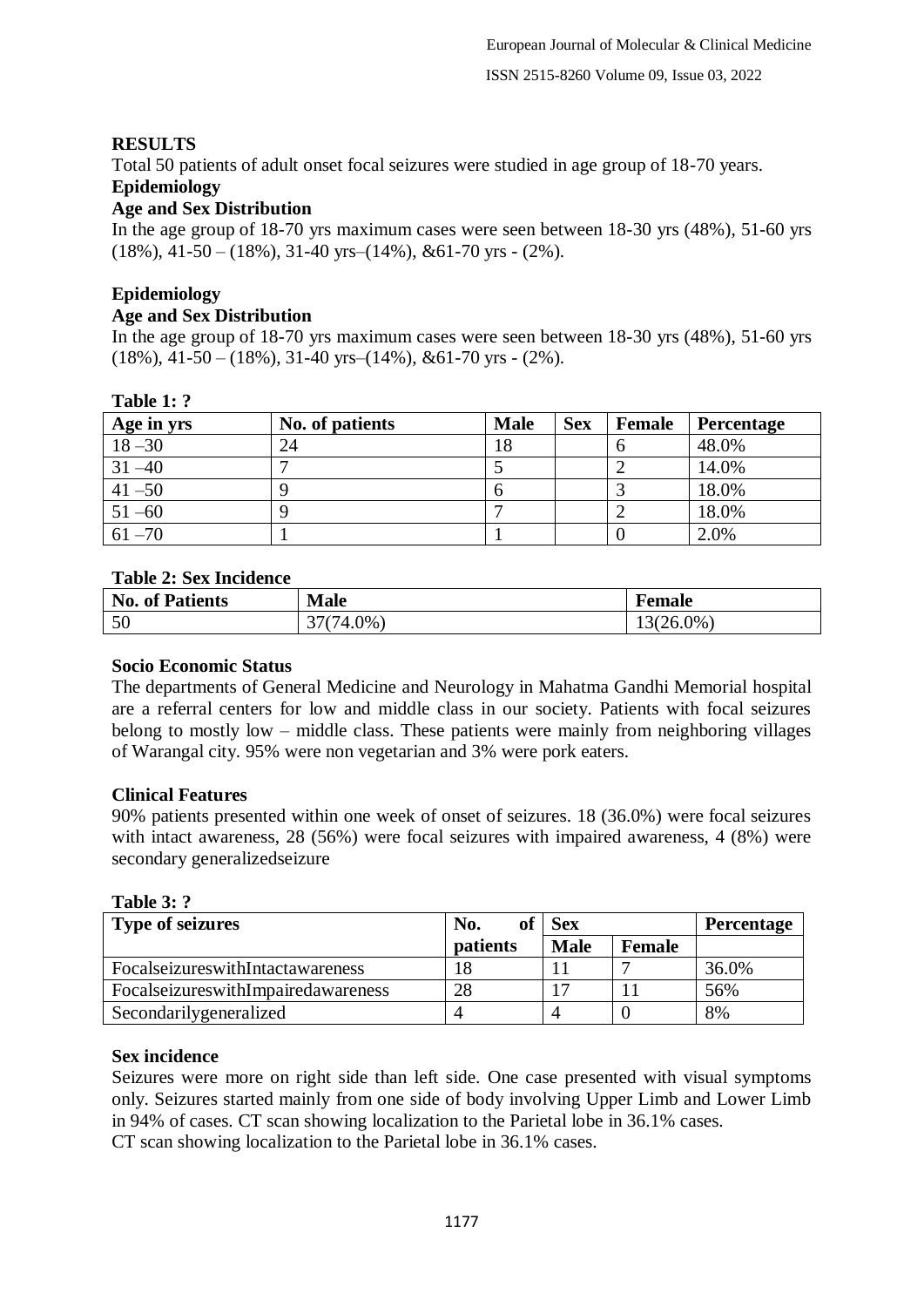The associated symptom of headache is seen in 13.8% cases. Vomiting in 16.6% cases. Fever in 25% of cases. Loss of consciousness in 8.3% of cases. Automatisms are seen in 4% of cases.

| The incidence of types of focal seizures, in variable age groups, are shown here as |  |  |  |  |  |  |
|-------------------------------------------------------------------------------------|--|--|--|--|--|--|
| follws:                                                                             |  |  |  |  |  |  |
| $\mathbf{T}_0$ <sub>b</sub> l <sub>o</sub> $\mathbf{A}$ , $\mathbf{9}$              |  |  |  |  |  |  |

| 1 adie 4: <i>:</i> |                                                    |                             |                         |                         |                         |                     |
|--------------------|----------------------------------------------------|-----------------------------|-------------------------|-------------------------|-------------------------|---------------------|
| <b>SEX</b>         | <b>SEIZURE TYPE</b>                                | 18-30<br><b>YRS</b>         | $31 - 40$<br><b>YRS</b> | 41-50<br><b>YRS</b>     | $51 - 60$<br><b>YRS</b> | 61-70<br><b>YRS</b> |
| <b>Female</b>      |                                                    |                             |                         |                         |                         |                     |
|                    | <b>Focal seizure with</b><br>intact awareness      | $\overline{ }$              | $\mathbf{1}$            | $\overline{z}$          | $\overline{z}$          |                     |
|                    | <b>Focal seizure with</b><br>impaired<br>awareness | $\overline{ }$              | $\mathbf{1}$            | $\mathbf{1}$            | $\overline{z}$          |                     |
| <b>Male</b>        |                                                    |                             |                         |                         |                         |                     |
|                    | <b>Focal seizure with</b><br>intact awareness      | 3                           | $\mathbf{A}$            | $\overline{\mathbf{z}}$ | $\overline{\mathbf{z}}$ |                     |
|                    | <b>Focal seizure with</b><br>impaired<br>awareness | $\overline{\boldsymbol{r}}$ | 3                       | 6                       | $\mathbf{1}$            |                     |

Focal seizures with impaired awareness are commonly seen in 18-30 yr age groups, with equal incidence in males and females in this age group in our study.

Focal seizures with impaired awareness are seen in 2nd large number in males in between 41-50yrs age group.

|  | Age & sex wide distribution of focal seizures in different etiologies as follows: |  |  |  |
|--|-----------------------------------------------------------------------------------|--|--|--|
|  |                                                                                   |  |  |  |
|  |                                                                                   |  |  |  |
|  |                                                                                   |  |  |  |

| TANIC J. .   |                                     |             |                         |                         |                     |                         |                     |
|--------------|-------------------------------------|-------------|-------------------------|-------------------------|---------------------|-------------------------|---------------------|
| S.NO         | <b>DISEASE</b>                      | <b>SEX</b>  | $18 - 30$<br><b>YRS</b> | $31 - 40$<br><b>YRS</b> | 41-50<br><b>YRS</b> | $51 - 60$<br><b>YRS</b> | 61-70<br><b>YRS</b> |
|              |                                     |             |                         |                         |                     |                         |                     |
| $\mathbf{1}$ | <b>CVA</b>                          |             |                         |                         |                     |                         |                     |
| a)           | <b>INFARCT</b>                      | <b>Male</b> | $\mathbf{z}$            | $\mathbf{1}$            | $\overline{z}$      | $\ddot{\mathbf{a}}$     | $\mathbf{o}$        |
|              |                                     | Female      | $\overline{z}$          | $\mathbf{1}$            | $\mathbf{1}$        | $\mathbf{1}$            | $\mathbf{o}$        |
| Ы)           | <b>HEMORRHA</b><br><b>GE</b>        | м           | $\mathbf{1}$            | $\bf{o}$                | $\mathbf{1}$        | $\mathbf{1}$            | $\mathbf{o}$        |
|              |                                     | F           | $\mathbf{o}$            | $\mathbf{o}$            | $\bullet$           | $\mathbf{1}$            | $\mathbf{o}$        |
| $\mathbf{z}$ | <b>TUBERCULO</b><br><b>MA</b>       | м           | $\overline{\mathbf{3}}$ | $\mathbf{1}$            | $\mathbf{1}$        | $\bf{o}$                | $\mathbf{o}$        |
|              |                                     | F           | $\ddot{\mathbf{a}}$     | $\bullet$               | $\bullet$           | $\mathbf{1}$            | $\mathbf{o}$        |
| 3            | <b>NCC</b>                          | м           | 3                       | $\mathbf{1}$            | $\mathbf{1}$        | $\mathbf o$             | $\mathbf{1}$        |
|              |                                     | F           | $\overline{z}$          | $\bf{o}$                | $\bullet$           | $\bullet$               | $\bullet$           |
| 4            | <b>OLIGODEND</b><br><b>ROGLIOMA</b> | м           | $\mathbf{o}$            | $\mathbf{o}$            | $\mathbf{1}$        | $\bf{o}$                | $\bf{o}$            |
|              |                                     | F           | $\bullet$               | $\bf{o}$                | $\bullet$           | $\bullet$               | $\bf{o}$            |
| 5            | <b>METS IN</b><br><b>BRAIN</b>      | м           | $\mathbf{o}$            | $\bf{o}$                | $\bf{o}$            | $\bf{o}$                | $\bf{o}$            |
|              |                                     | F           | $\bf{o}$                | $\bullet$               | $\bullet$           | $\mathbf{1}$            | $\bullet$           |

## **Table 5: ?**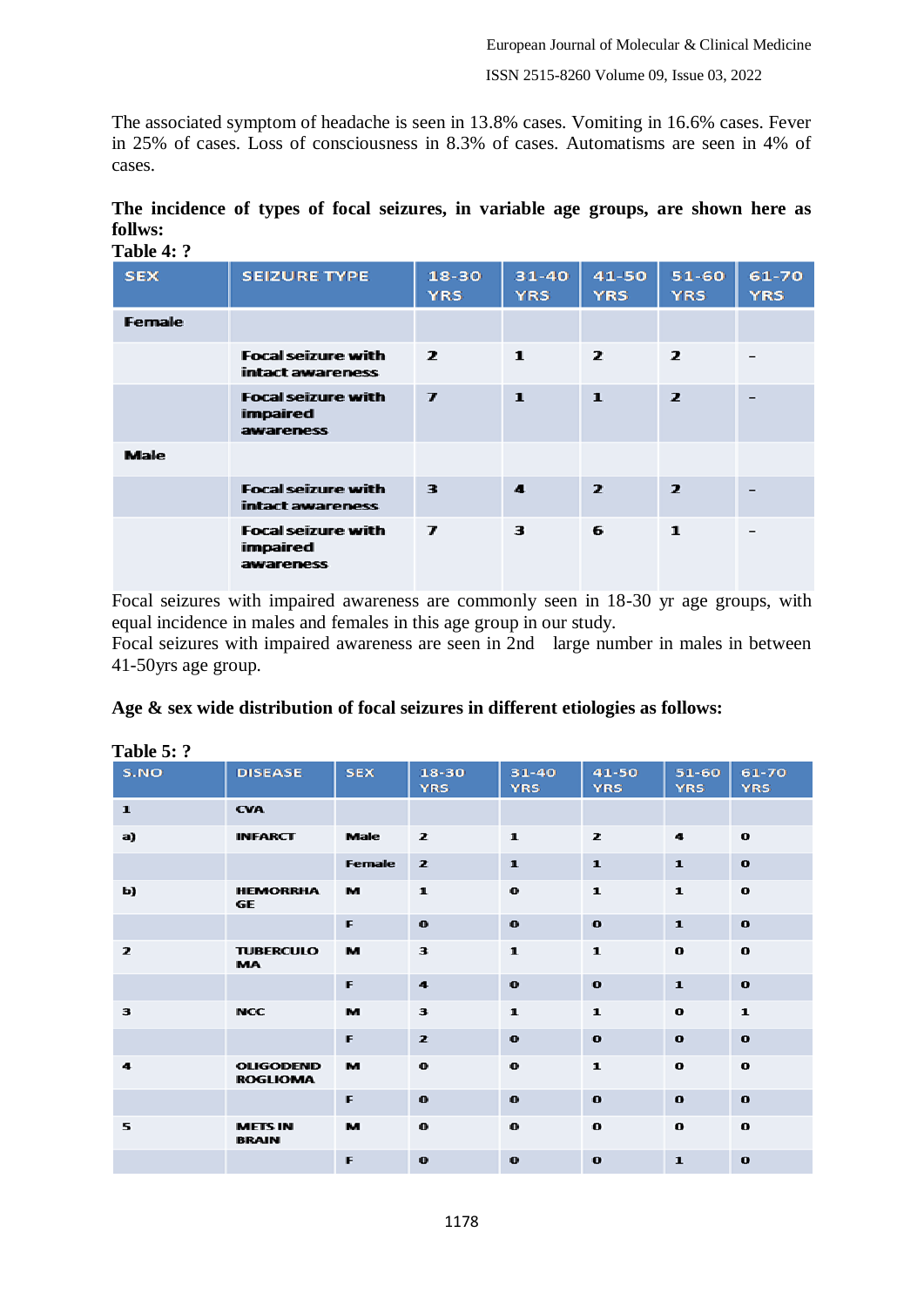European Journal of Molecular & Clinical Medicine

ISSN 2515-8260 Volume 09, Issue 03, 2022

| s.<br><b>NO</b>             | <b>DISEASE</b>                      | <b>SEX</b> | 18-30<br><b>YRS</b> | 31-40<br><b>YRS</b> | 41-50<br><b>YRS</b> | 51-60<br><b>YRS</b> | 61-70<br><b>YRS</b> |
|-----------------------------|-------------------------------------|------------|---------------------|---------------------|---------------------|---------------------|---------------------|
| 6                           | <b>SAH</b>                          | M          |                     | $\mathbf{1}$        |                     |                     |                     |
|                             |                                     | F          |                     |                     | ${\bf 1}$           |                     |                     |
| $\overline{\boldsymbol{I}}$ | <b>DKA</b>                          | M          |                     |                     | $\mathbf{1}$        | $\mathbf{1}$        |                     |
|                             |                                     | F          |                     | $\mathbf{1}$        | $\mathbf{1}$        |                     |                     |
| 8                           | <b>SUPERFICIAL</b><br><b>GLIOMA</b> | M          |                     |                     | $\mathbf{1}$        |                     |                     |
|                             |                                     | F          |                     |                     |                     |                     |                     |
| 9                           | <b>MENINGITIS</b>                   | M          | $\mathbf{1}$        |                     |                     |                     |                     |
|                             |                                     | F          | $\mathbf{z}$        |                     |                     |                     |                     |
| 10                          | <b>HIV</b>                          | M          |                     |                     |                     |                     |                     |
|                             |                                     | F          | $\mathbf{1}$        |                     |                     |                     |                     |
| 11                          | <b>CEREBRAL</b><br><b>MALARIA</b>   | M          |                     |                     |                     |                     |                     |
|                             |                                     | F          | $\mathbf{1}$        |                     |                     |                     |                     |

CVA, ischemic infarcts have more incidences in males than females, in all age groups. Tuberculomas shows more female predilection in 18-30yrs age group. Young males show more incidence for NCC.

**Incidence of Types of Focal Seizures in Male & Females in Various age Groups:**

| S.N<br>$\mathbf{o}$ | <b>DISEASE</b>               | <b>SEX</b> | <b>SEIZU</b><br><b>RE</b><br><b>TYPE</b> | 18-30<br><b>YRS</b> | $31 - 40$<br><b>YRS</b> | 41-50<br><b>YRS</b>      | 51-60<br><b>YRS</b> | 61-70<br><b>YRS</b>   |
|---------------------|------------------------------|------------|------------------------------------------|---------------------|-------------------------|--------------------------|---------------------|-----------------------|
| $\mathbf{1}$        | <b>CVA</b>                   |            |                                          |                     |                         |                          |                     |                       |
| a)                  | <b>INFARCT</b>               | м          | S                                        | $\mathbf{1}$        | ${\bf 1}$               | ${\bf 1}$                | $\mathbf{1}$        |                       |
|                     |                              |            | $\mathbf c$                              | $\mathbf 1$         | $\overline{a}$          | ${\bf 1}$                | 3                   |                       |
|                     |                              | F          | s                                        | $\mathbf 1$         | -                       | $\overline{\phantom{a}}$ | ${\bf 1}$           | $\tilde{\phantom{a}}$ |
|                     |                              |            | C                                        | $\mathbf{1}$        | $\mathbf{1}$            | $\mathbf{1}$             |                     |                       |
| b)                  | <b>HEMORR</b><br><b>HAGE</b> | м          | S                                        | $\mathbf{1}$        | -                       |                          |                     |                       |
|                     |                              |            | $\mathbf c$                              |                     | -                       | $\mathbf{1}$             | $\mathbf{1}$        |                       |
|                     |                              | F          | s                                        |                     | -                       |                          |                     | -                     |
|                     |                              |            | C                                        |                     |                         |                          | $\mathbf{1}$        |                       |

## **Table 6: ?**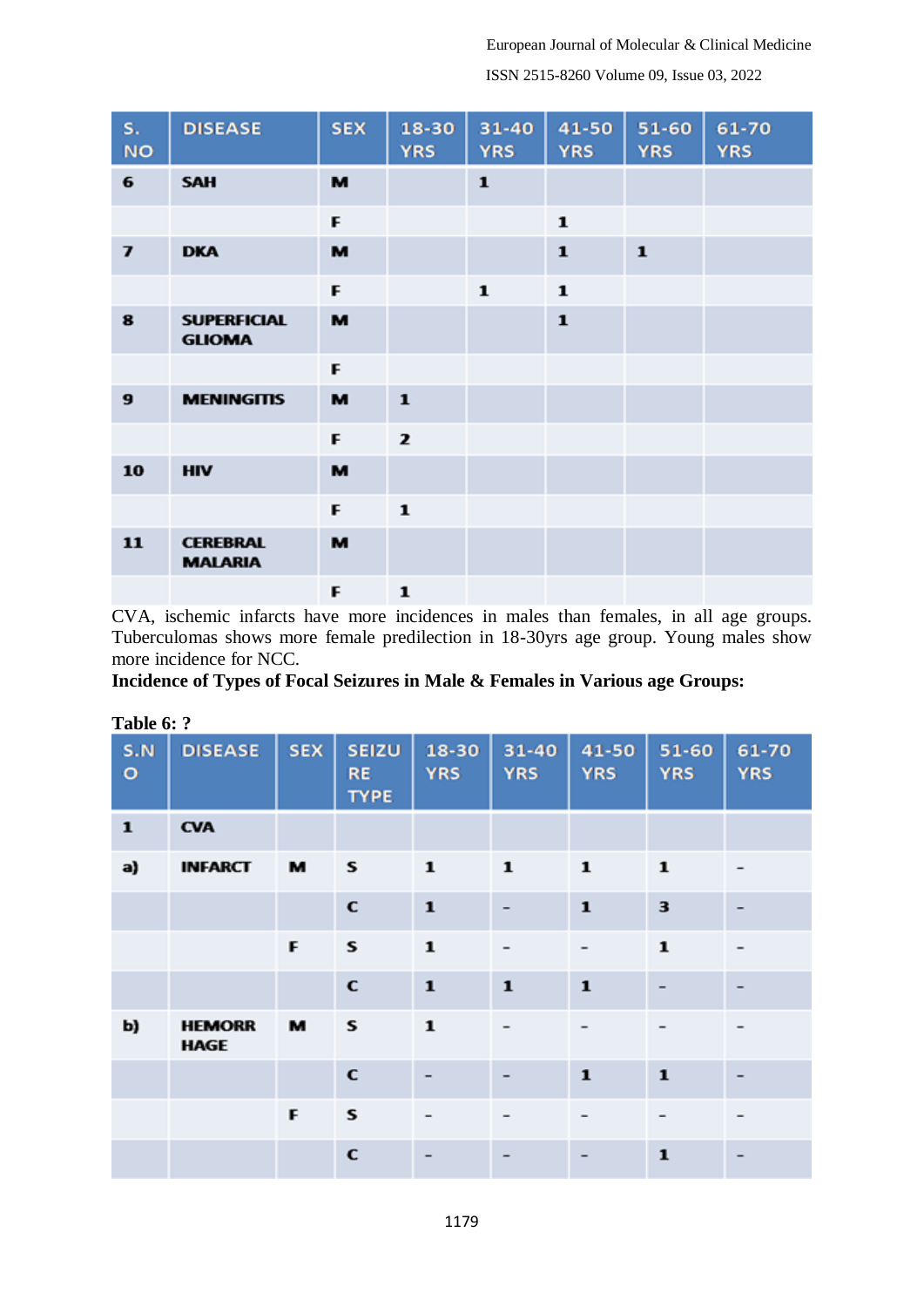ISSN 2515-8260 Volume 09, Issue 03, 2022

| S.N<br>$\circ$       | <b>DISEASE</b>                       | <b>SEX</b> | <b>SEIZUR</b><br>E TYPE        | 18-30<br><b>YRS</b> | 31-40<br><b>YRS</b>     | 41-50<br><b>YRS</b>          | 51-60<br><b>YRS</b>      | 61-70<br><b>YRS</b> |
|----------------------|--------------------------------------|------------|--------------------------------|---------------------|-------------------------|------------------------------|--------------------------|---------------------|
| $\mathbf{z}$         | <b>TUBERCU</b><br><b>LOMA</b>        | M          | ${\bf s}$                      | ${\bf 1}$           | ${\bf 1}$               | -                            |                          |                     |
|                      |                                      |            | $\mathbf c$                    | $\mathbf{z}$        |                         | $\mathbf{1}$                 |                          |                     |
|                      |                                      | F          | ${\bf s}$                      | $\mathbf{z}$        | ۰.                      | ۰                            | ۰                        | ۰                   |
|                      |                                      |            | C                              | $\mathbf{z}$        |                         |                              | $\mathbf{1}$             |                     |
| 3                    | <b>NCC</b>                           | M          | s                              | $\mathbf{1}$        | $\mathbf{1}$            |                              |                          |                     |
|                      |                                      |            | $\mathbf c$                    | $\mathbf{z}$        | -                       | $\mathbf 1$                  | -                        | $\mathbf{1}$        |
|                      |                                      | F          | $\mathbf{s}$                   | ${\bf 1}$           | -                       | -                            | -                        | ۰                   |
|                      |                                      |            | $\mathbf c$                    | $\mathbf{1}$        |                         |                              |                          |                     |
| S.N<br>$\circ$       | <b>DISEASE</b>                       | <b>SEX</b> | <b>SEIZUR</b><br><b>E TYPE</b> | 18-30<br><b>YRS</b> | $31 - 40$<br><b>YRS</b> | 41-50<br><b>YRS</b>          | 51-60<br><b>YRS</b>      | 61-70<br><b>YRS</b> |
| $\ddot{\phantom{a}}$ | <b>OLIGODENDR</b><br><b>OGLIOMA</b>  | м          | S                              |                     | $\qquad \qquad -$       | $\qquad \qquad \blacksquare$ | $\overline{\phantom{0}}$ |                     |
|                      |                                      |            | C                              |                     |                         | $\mathbf{1}$                 |                          |                     |
|                      |                                      | F          | S                              |                     | ۰                       | ۰                            |                          |                     |
|                      |                                      |            | C                              |                     | $\overline{a}$          | -                            |                          |                     |
| 5                    | <b>METASTASIS</b><br><b>IN BRAIN</b> | м          | S                              |                     | -                       |                              |                          |                     |
|                      |                                      |            | С                              |                     |                         |                              |                          |                     |
|                      |                                      | F          | S                              |                     |                         |                              |                          |                     |
|                      |                                      |            |                                |                     |                         |                              |                          |                     |

Focal seizures with intact awareness and impaired awareness are more common in males in ischemic infarcts.

Tuberculomas have equal incidence in male and female, regarding to simple & complex focal seizures.

#### **Clinical Signs**

Patients presenting with focal seizures showed very minimum clinical signs even after thorough clinical examinations

Speech abnormality seen in 12% cases, Cranial nerves involvement seen in 5% cases, Signs of raised ICT are seen in 24% cases, Hemiplegia seen in 16.6% cases.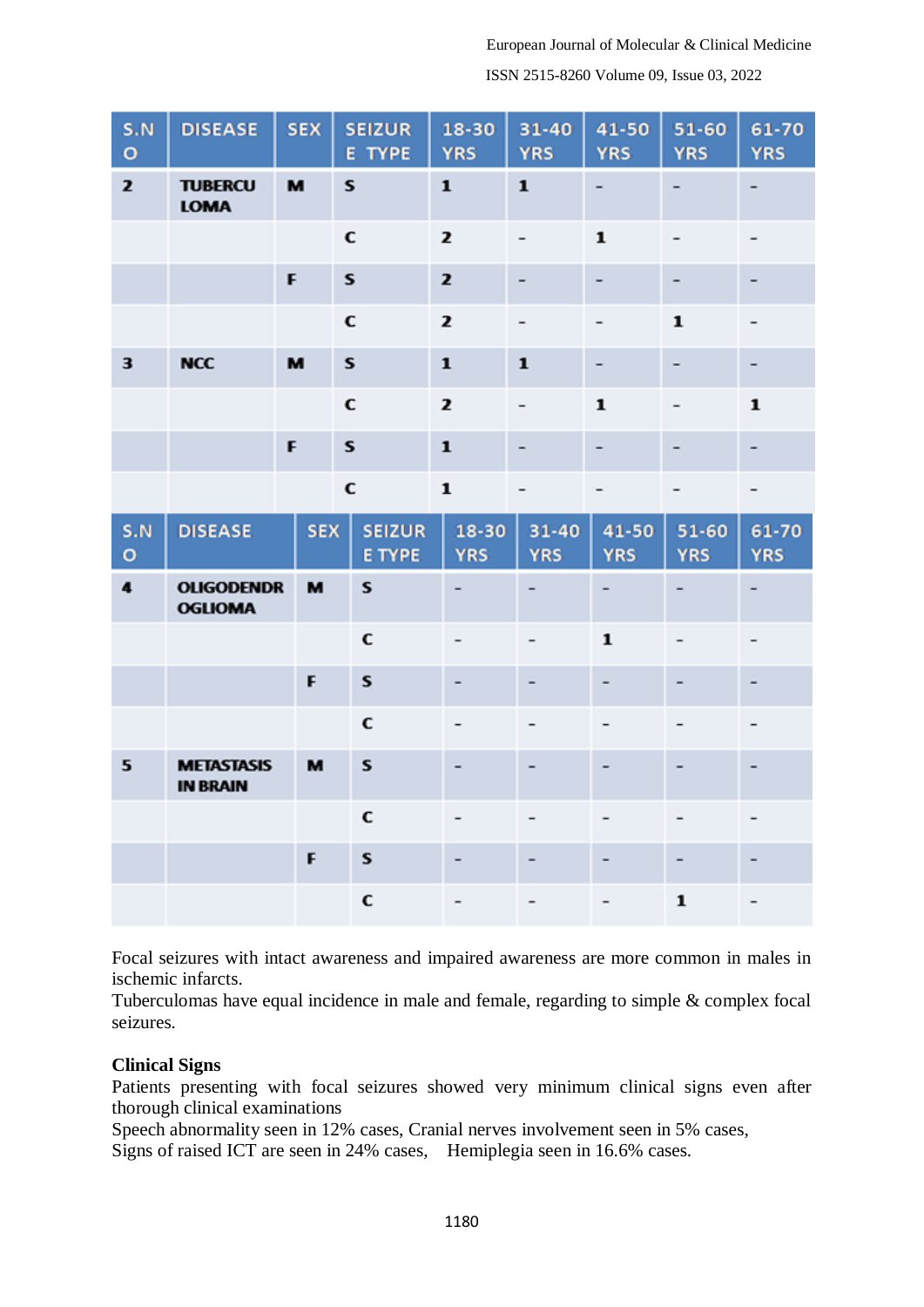ISSN 2515-8260 Volume 09, Issue 03, 2022

## **Investigations:**

CBP: 6 cases had Eosinophilia. ESR raised in 13 cases

X- Ray chest showing infiltrates in 8.3% cases.

CSF Analysis: TB meningitis in 2 cases, Bacterial meningitis in 1 case

## **CT Scan:**

**Table 7: Table 7:** 

CT scan was taken in all cases. It was abnormal in 46(92.0%) cases and normal in 4 (8.0%) cases.

The CT lesions suggestive of Ring enhancing lesions are 20 (40.0%) cases out of which neurocysticercosis are 10 cases and 10cases are Tuberculomas. Calcified lesions are seen in 8 (16.0%) cases. Infarcts (ischemic/hemorrhagic) are seen in 18(36.0%) cases. Tumors seen in 3 cases. Perilesional oedema was mild in NCC, more in Tuberculoma and in Infarct.

## **Incidence of Aetiology of Seizures Correlating with CT**

| Table 7:                   |                        |                   |
|----------------------------|------------------------|-------------------|
| Cause                      | <b>No. of Patients</b> | <b>Percentage</b> |
| Cerebro Vascular Accidents | 18                     | 36.0              |
| Neurocysticercosis         | 10                     | 20.0              |
| Tuberculoma                | 10                     | 20.0              |
| Meningitis                 | 3                      | 6.0               |
| <b>SAH</b>                 | 2                      | 4.0               |
| Gliomas                    |                        | 2.0               |
| <b>Tumors</b>              |                        | 2.0               |
| Oligodendroglioma          |                        | 2.0               |
| NormalCT                   | 4                      | 8.0               |

## **Correlation of Type of Seizures with CT**

#### **Table 8: ?**

| <b>Type of Seizures</b>                | <b>No. Patients</b> | Abnormal | <b>C.TNormal</b> |
|----------------------------------------|---------------------|----------|------------------|
| Focal seizures withintactawareness     |                     |          |                  |
| Focal seizures with impaired awareness | 28                  | 26       |                  |
| Secondarilygeneralized                 |                     |          |                  |



**Figure 1: Multiple ring enhancing lesions- Neuro cysticercosis**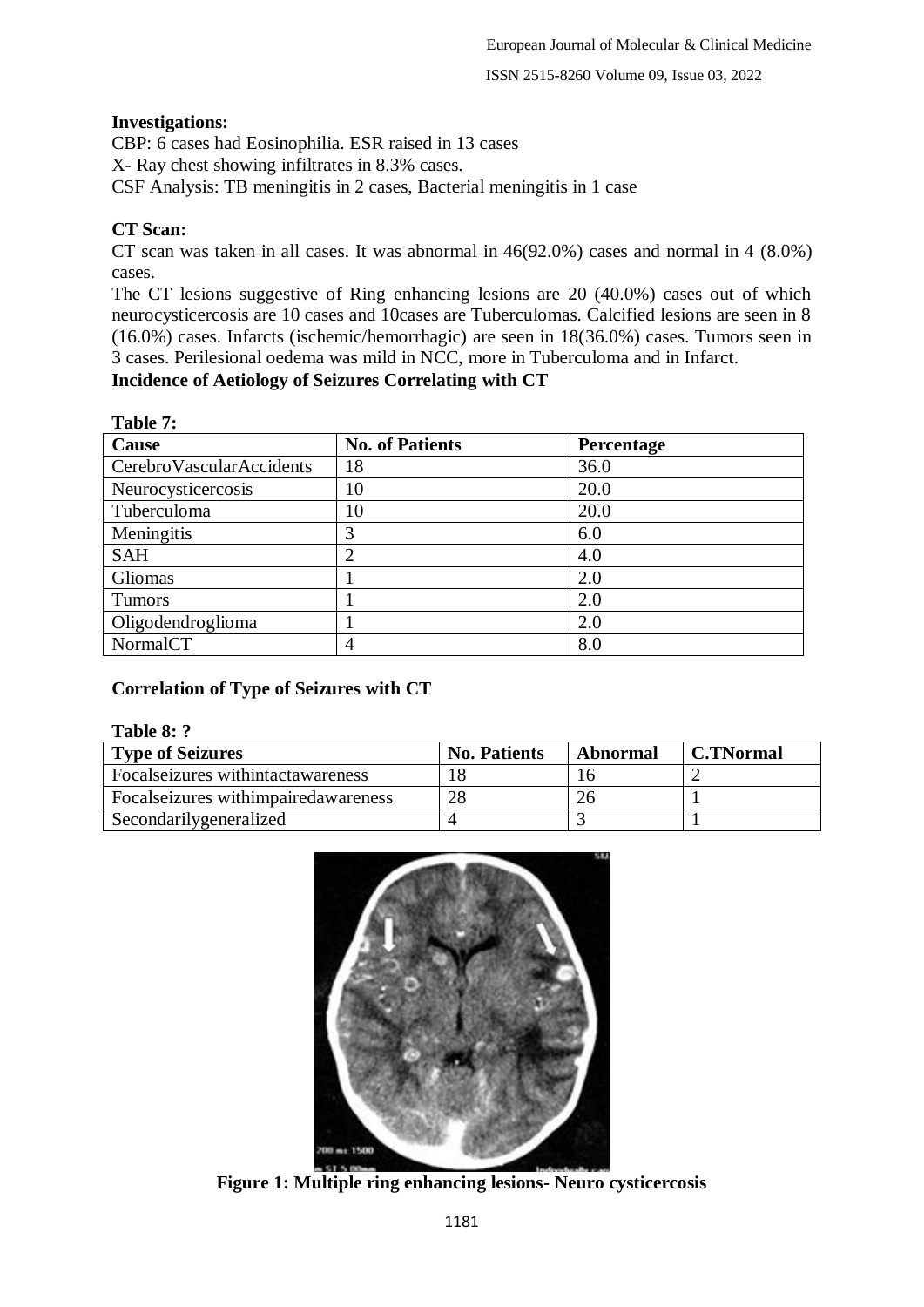European Journal of Molecular & Clinical Medicine ISSN 2515-8260 Volume 09, Issue 03, 2022



**Figure 2: Solitary single ring enhancing lesion- Tuberculoma**



**Figure 3: Metastatic Brain tumour**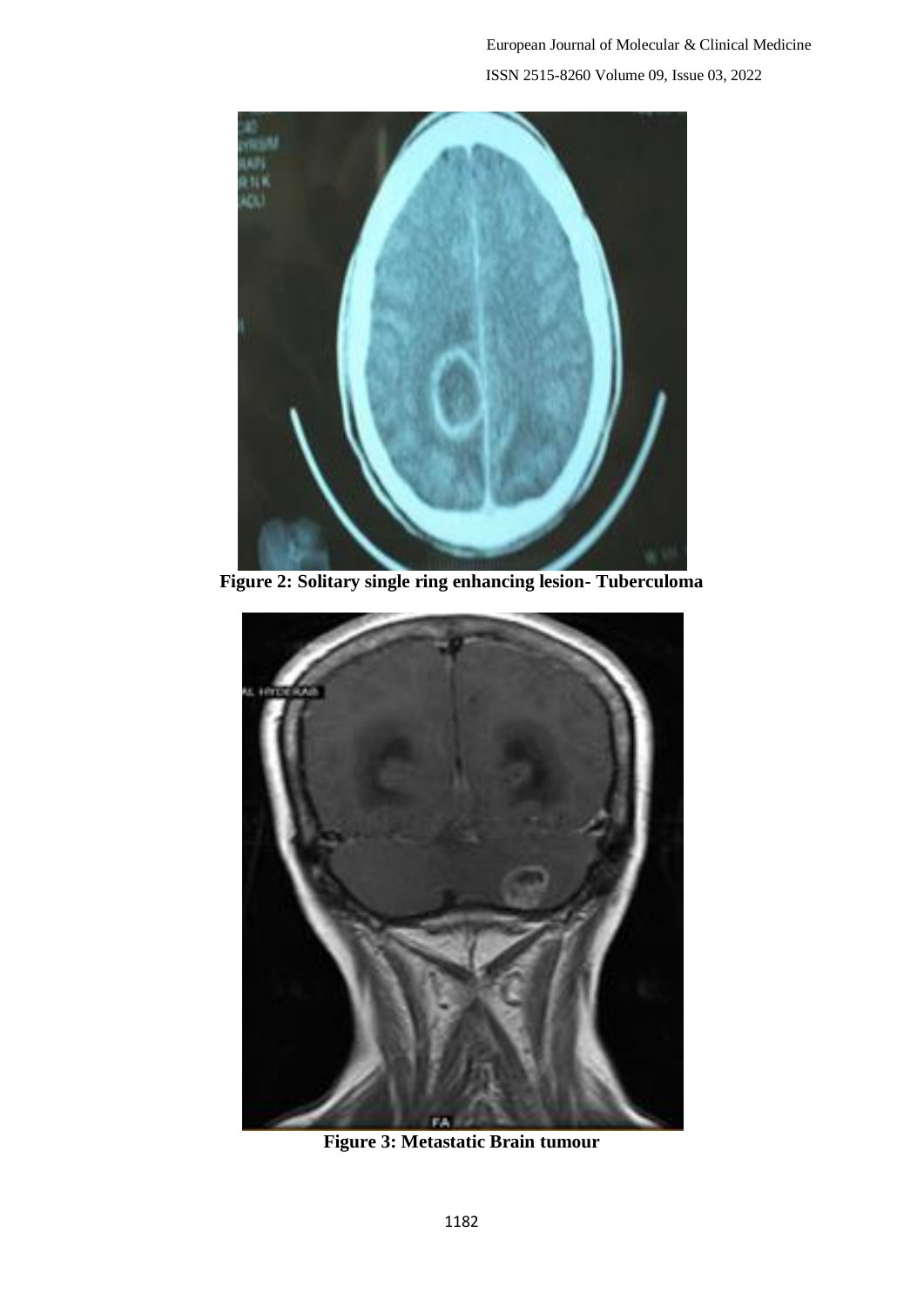

**Figure 4: Lung – Primary tumour**

## **DISCUSSION**

In this study, a total of 50 patients with new onset focal seizures were included.

## **Sex ratio**

There was a slight male preponderance  $(M: F=1.17:1)$  in this study as quoted by other studies on epilepsy in United States and Europe (Granieri et al, 1983).

## **Age distribution**

In our study, maximum number of patients were in age group of 18- 30 years, but in a similar study done by Pradeep et al,2 mean age of patients was 41years. Post stroke epilepsy was common in patients of more than 51-  $60$  yrs.<sup>[1]</sup>

## **Type of seizures**

In the current study, focal seizures without secondary Generalization accounted for 92% of the cases. Focal seizures with Secondary generalization accounted for 8.0% of the cases.

## **Etiology of epilepsy**

In our study, Post stroke epilepsy (36%) was the commonest cause, followed by, tuberculoma (20%), neurocycticercosis (20%), brain tumor (8.0%),Diabetic keto acidosis (8%) and meningitis (6.0%).

It was very difficult to differentiate between tuberculoma and NCC based on CT findings. We did chest X ray PA view and TB ELISA for patients suspected of tuberculoma. There was a history of chronic cough in one patient. Another patient who was diagnosed to have pulmonary tuberculosis 1 year back had taken anti tubercular drugs for about 3 months and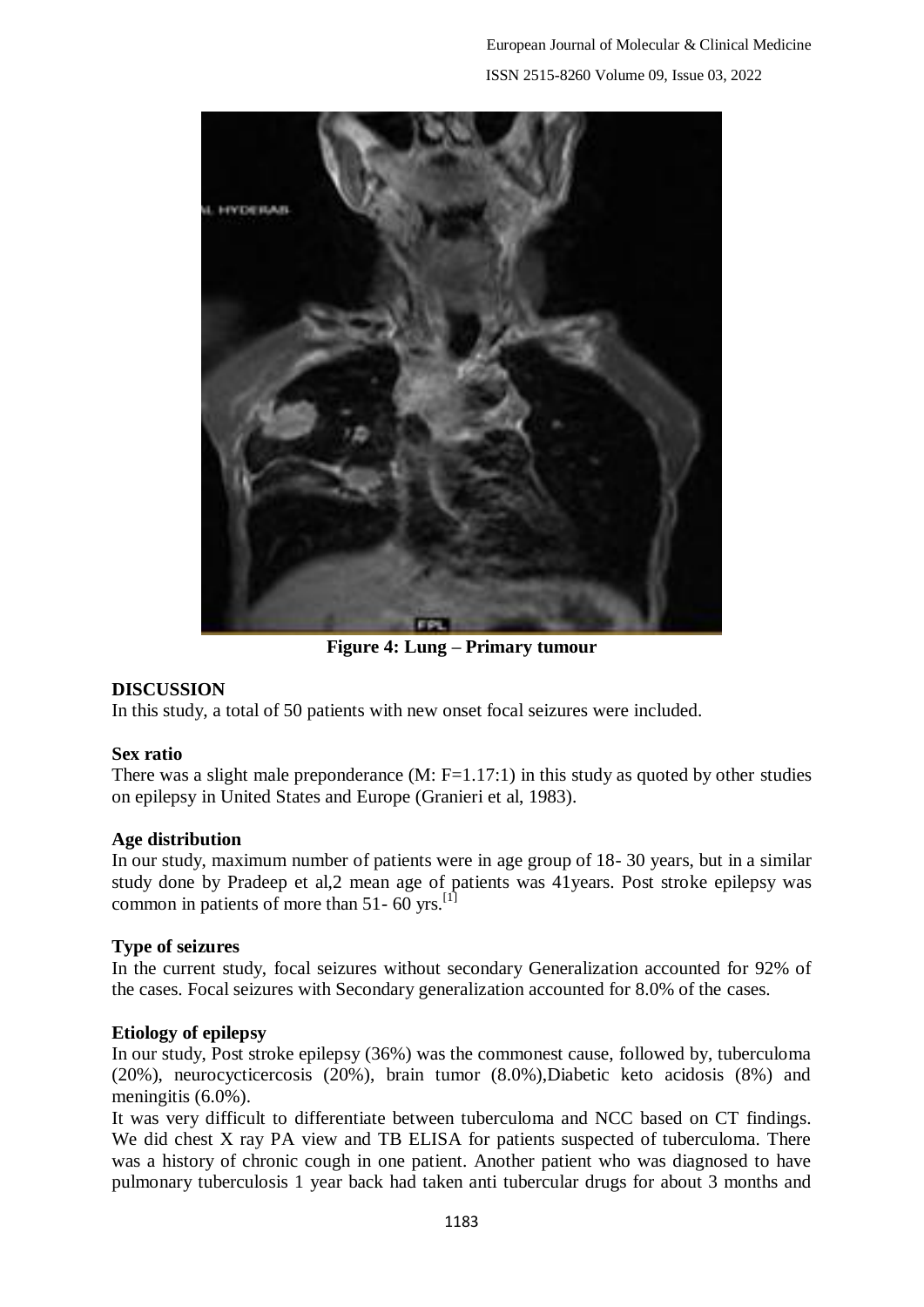now he presented with focal seizures with secondary generalization. The CT scan showed 3 large ring enhancing lesions which were more than 20 mm in size.<sup>[2]</sup>

Imaging and clinical features of tuberculoma are exceedingly similar to that of neurocysticercosis and it is difficult to differentiate between these two conditions.20 The distinction between the two is an important issue because single cysticercus granuloma is a benign and self-limiting condition, whereas tuberculoma is an active infection that requires prolonged therapy with potentially toxic drugs. $^{[3]}$ 

The incidence of post stroke epilepsy in India is  $13\%$ .<sup>[4]</sup> Post stroke seizures can be classified as early onset seizures,[5] occurring within two weeks following stroke onset, and late onset seizures occurring after two weeks. It is important to differentiate as it helps to determine the need and duration to treat these patients with anti epileptic drugs.<sup>[6]</sup>

Predictive factors of early seizures like hyperglycemia, hypoglycemia,hypernatremia, hyponatremia, hypocalcaemia, hypomagnesaemia, renal failure and infections increases the incidence of seizures.[7]

Patients with large hemorrhagic stroke, cortical infarcts and lesions involving more than one lobe are at higher risk of developing seizures later.<sup>[8]</sup>

Phenytoin and carbamazepine have high treatment success in post stroke epilepsy.<sup>[9]</sup>

During the initial phase of the Tuberculoma, edema and necrosis may appear as low attenuating areas on CT scan. [10]

Tuberculomas typically "enhance" after the intravenous administration of gadopentetate dimeglumine in a solid or ring pattern.<sup>[11]</sup> Tuberculomas often have an irregular outline.

Cysticercus granuloma, pyogenic abscess, metastases, fungal granuloma, and at times glioma may be indistinguishable from tuberculoma.<sup>[12]</sup>

Brain tumors are the most common localized intra cranial lesions likely to be mistaken for tuberculoma, especially oligodendrogliomas that are more likely to calcify and produce a hyper dense lesion demonstrable on CT scan.

#### **Ring Enhancing Lesion**

Ring enhancing lesion seen in 20 (40.0%) cases out of which 10 cases were NCC and 10 cases were Tuberculomas.

Duration of convulsion mainly ranges from  $10 - 15$  minutes. Muscle weakness was absent in 85% of cases. Signs of raised ICT are seen in only 8.3% cases. Perilesional edema was absent in all cases of NCC. Localization of lesion was parietal in 36% of cases. Anticonvulsants along with albendazole and steroids are given in all 10 cases of NCC for 6 weeks and repeat CT scan done after 6 weeks. 2 cases shown disappearance of ring enhancing lesion.1 case shown calcification of lesion. All cases responded well to treatment and recurrence of seizures is not seen in any case of NCC.

Out of 10 cases of Tuberculomas, 2case associated with bilateral pulmonary apical fibrosis and CSF examination suggestive of TB meningitis. In one caselesion associated with severe cerebral edema and patient was treated with mannitol I.V, Antituberculosis treatment and anti-epileptic drugs. Patient responded well to treatment.

Calcified lesions are seen in 4 patients (8.0%) and all patients presented with new onset seizures and all patients treated only with anti-epileptic drugs.

Out of 50 cases, in 4 cases (8.0%) CT scan was inconclusive and EEG was abnormal in only 2 cases (4.0%)1 case of bacterial meningitis (confirmed by CSF examination) presented with focal seizures and responded to treatment with anti-epileptic drugs.

1case of T.B. meningitis (confirmed by CSF examination) presented with right complex focal seizures. And patient was treated with Tab. Carbamazepine 300 mg Bid and anti tuberculosis drugs. Patient recovered.In our study we found focal seizures to be primarily a disorder of the young.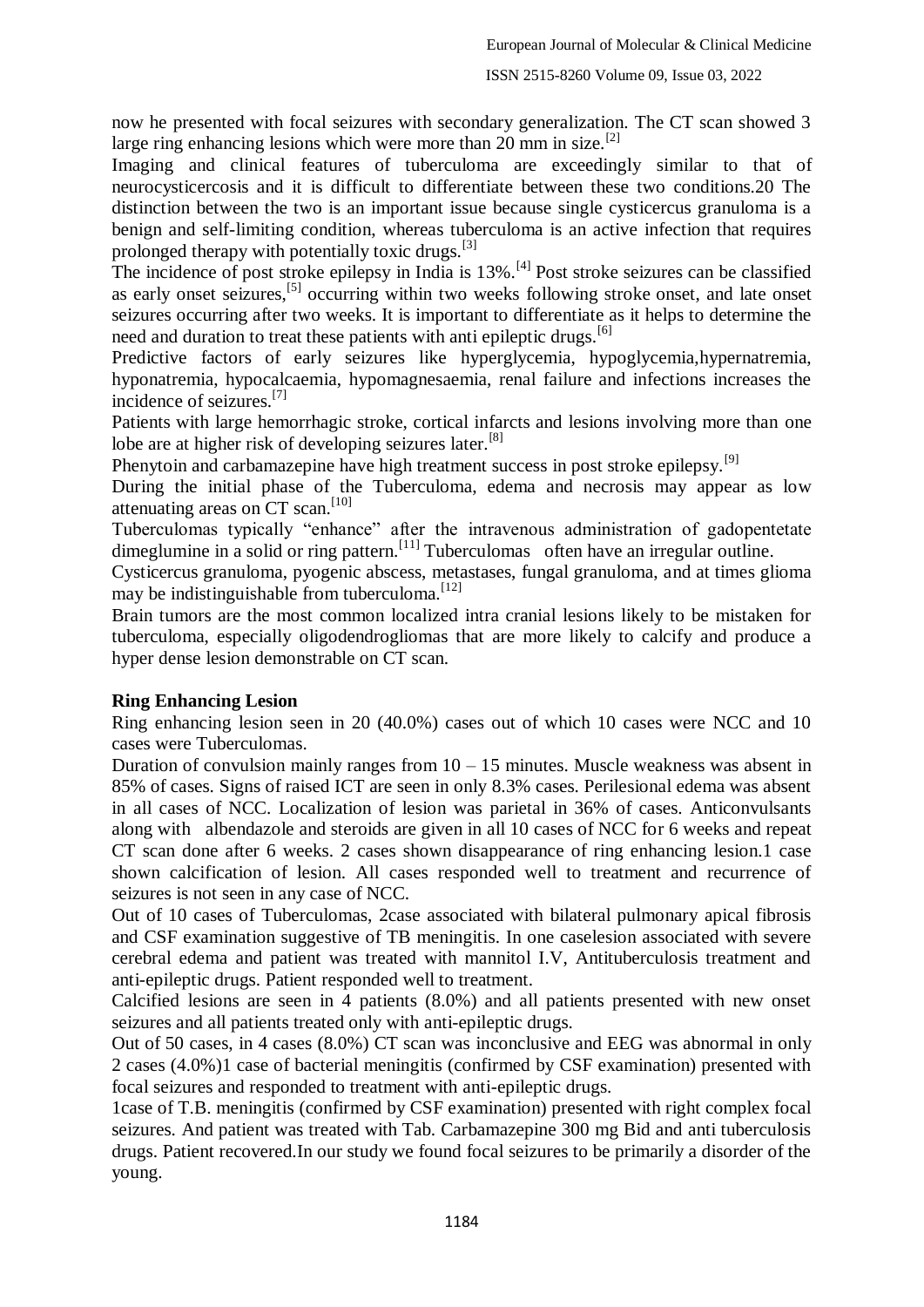Most patients belongs to the age group between  $18 - 30$  years (48.0%), this is similar to the study done S.Misra, R.Verma, O.P. Lekhra.<sup>[13]</sup> They studied 1023 patients with focal seizures and correlated with C.T. scan.

The seizure type in our study were mainly focal with impaired awareness, this was seen in 56% of the cases studied.

The incidence of focal seizures with intact awareness was 36.0%, is similar to the Rochester study done by Hauser and Kurland, which reported the incidence of focal seizures with impaired awareness to be 42%, International League against epilepsy also quotes similar results.

On symptom analysis we found that Ring enhancing lesion presented mainly with  $3 - 4$ episodes of focal seizures. Headache and vomiting was seen in 16.0% of cases. Speech abnormality is seen in 12% of cases. Hemiplegia was seen in 36.0% of cases, Cranial nerve involvement in 5% cases.

On analyzing patient with ring enhancing lesions severe weakness with focal neurological deficit was seen only in 2 cases. Bhatia et al also reported similar findings with respect to ring enhancing lesion.

The overall C.T. abnormality is detected in 92.0% of cases, this is in correlation with study done by S. Misra and R.Verma and O.P. Lekhra32 showing 79.3%, various studies in the past reported C.T. abnormalities in 25 – 70% of focal seizures. Normal C.T. scan is found in 4.0% of cases.

The C.T. abnormality of ring enhancing lesion was seen in 20 cases (40.0%) in our study, but it is not correlating with the studies done by S. Misra et al,  $\left[1\right]$  in which they found 63.3% incidence. In a study from West India, Wadia et al found single small enhancing lesion in 26% of patients with focal seizures. In a study from north India, Bansal et al,  $[14]$  found this lesion in 39.5% patients with focal or generalized seizures. In the present study neurocysticercosis & tuberculomas are the causes of ring enhancing lesion in 20.0%& 20.0% of cases respectively. This is not fully correlating with the study done by Dr. Rajashekar, [15] where the incidence of neurocysticercosis in ring enhancing lesion is  $60\%$ .

In 50% of cases (5 out of 10 cases) location of ring enhancing lesion is in parietal lobe, Rajashekar et al,<sup>[15]</sup> found 82.5% of neurocysticercosis occurs in parietal lobe. In 1980 Bhargava and Tandon,<sup>[16]</sup> reported tuberculoma was the most common cause of ring enhancing lesion.

All patients with ring enhancing lesion responded well to treatment with anti-epileptic drugs with mono therapy. There was no recurrence of seizures in all patients in our study. In a study done by Rajashekar 14.5% of patients had recurrence of seizures, in most of the patients seizure control was achieved with mono therapy, 12% of patients required second antiepileptic drug.[15] Murthy and Reddy achieved good seizure control in all of their 102 patients with mono therapy. $[17]$ 

In our present study we treated all 5 patients of neurocysticercosis with Albendazole and Steroid for 4 – 6 weeks, repeat CT scan was done after 6 weeks, 2 cases showed disappearance of lesion. In 1 case, lesion calcified. Rajashekar et al studied 11 patients, they found resolution of lesion in 2 patients in repeat C.T. scan and more the 50% reduction in size in 2 patients, in their second study on 43 patients 20 patients (46.5%) responded positively. 9 Murthy and Reddy suggested Albendazole therapy in patients with C.T. scan showing Scolex.<sup>[17]</sup>

In our present study no patient had side effects. Calcified lesions were found in 11% of cases. This is in correlation with the study done by R. Mishra and Verma et al. Vascular lesions were found in  $16.6\%$  cases.<sup>[13]</sup>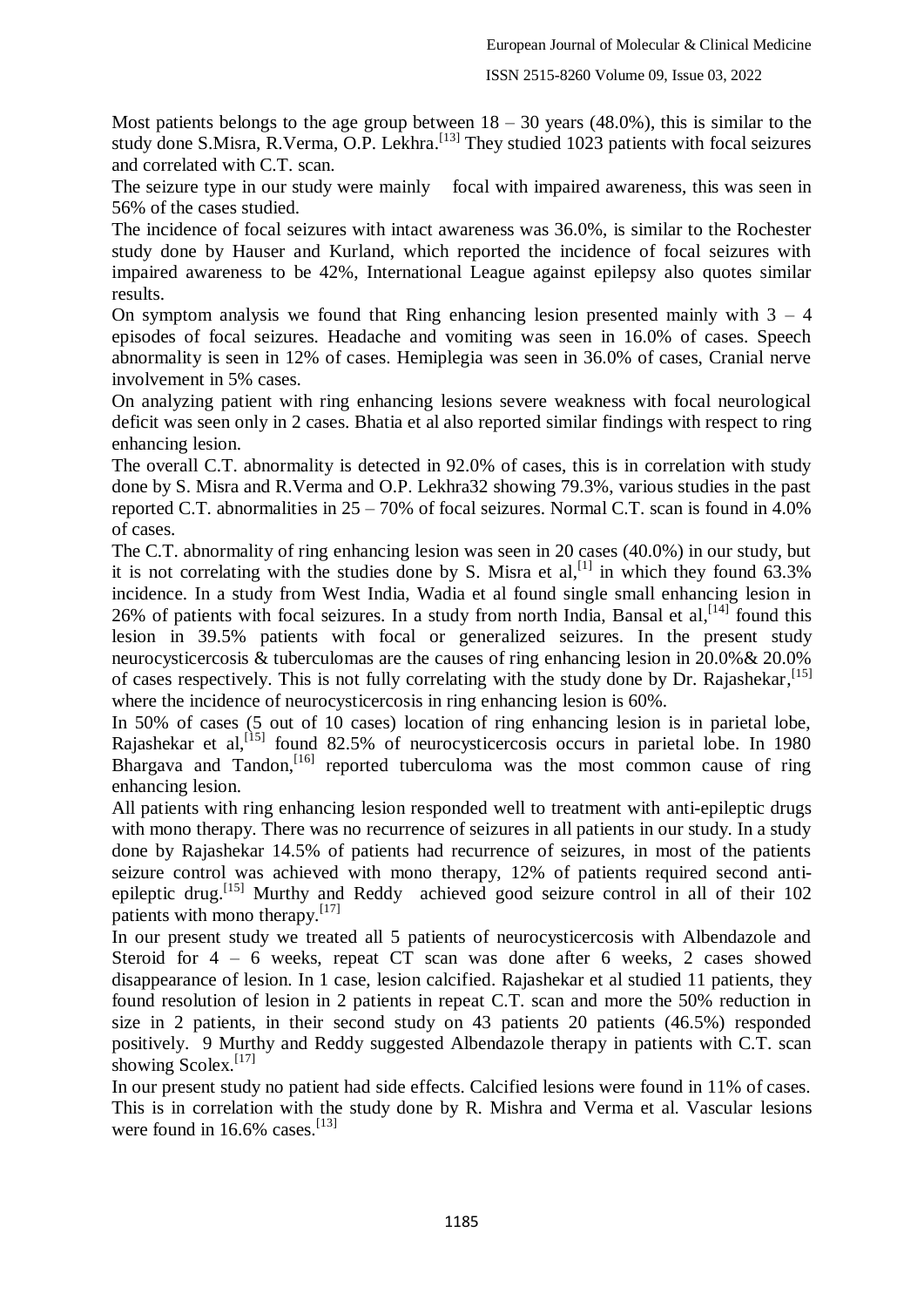## **CONCLUSION**

The incidence of generalized seizures showed a falling trend as the age advances whereas focal seizures show reverse trend with advancing age. Overall, the most common etiology of adult onset seizures is stroke. Other causes in descending order are idiopathic seizures, CNS infections, metabolic causes, and brain tumors. Gliosis, CVT, ADEM, MS, and PRES are the less common causes. MRI is superior to CT for the diagnosis of conditions such as acute infarcts, neurocysticercosis, tuberculomas, encephalitis/meningitis, CVT, MS, ADEM, and PRES. However, MRI brain can be normal in up to 30% patients with adult onset seizures. It is mandatory to deal carefully with each case of adult onset seizure, and in addition to proper history, physical and neurological examination, each patient must get EEG, CT/MRI brain, and other ancillary investigations to exclude structural or metabolic causes of adult onset seizures.

#### **Acknowledgment**

The author is thankful to Department of General Medicine for providing all the facilities to carry out this work.

## **REFERENCES**

- 1. Orrin Devinsky MD. Owsei Temkin MD, DF Scott. Bharucho NE : A guide to understanding and living with epilepsy, the history of epileptic therapy. Epidemiology of epilepsy in India. Epilespia 2003; 44(1): 9-11.
- 2. Ramesh Babu Pannem, Venkata Subrahmanyam Chintha: Aetiology of new onset seizures in cases admitted to an intensive care unit of a tertiary care hospital: a two year study, International Journal of Advances in Medicine, Int J Adv Med.2019 Jun;6(3):744- 749.
- 3. Rajashekar V, Albendazole therapy for persistant solitary cysticercus granuloma in patients presenting with seizures – Neurology 1993,43:1238 – 40.
- 4. Dhonuka AK, Misra UK, Kalita J. Seizures after stroke: a prospective clinical study. Neurol India 2001; 49(1): 33-36.
- 5. Blodin CF, Alexandrow AV, Bellavance et al. Seizures after stroke: a prospective multicenter study. Arch Neurol 2000; 57(11):1617-22.
- 6. Garg RK. Diagnostic criteria for neurocysticercosis: Some modifications are needed for Indian patients. Neurol India 2004; 52: 171-77.
- 7. Arboix A, Garcia Eroles L, Marsons JB, et al. Predictive factors of early seizures after acute cerebrovascular disease. Stroke 1997;28: 1590-1594.
- 8. Kishore D, Misra S. Short course of oral prednisolone on disappearance of lesion and seizure recurrence in patients of solitary cysticercol granuloma with single small enhancing CT lesion: An open Label randomized prospective study. JAPI 2007; 55: 419- 424.
- 9. Paolucci S, Silvestri G, Lubich S, et al. Post stroke late seizures and other role in rehabilitation of in patients. Epilepsia 1997; 38(3):266-278.
- 10. Ramamurthy B, Varadarajan MG. Diagnosis of tuberculomas of the brain: Clinical and radiological correlation. J Neurosurg 1961; 8:1.
- 11. Gupta RK, Jena A, Sharma A. MR imaging of intracranial tuberculomas. J Compt Assist Tomogra 1988; 12: 280.
- 12. Ahuja GK, Mohan KK, Prasad K, Behari M. Diagnostic criteria for Tuberculous meningitis and their validation. Tubercle and Lung Disc 1994;75:149.
- 13. CT observation in partial seizures, S.Misra, R.Verma, O.P. Lekhra, N.K. Misr Neurology India 42, 24 – 27 1994.